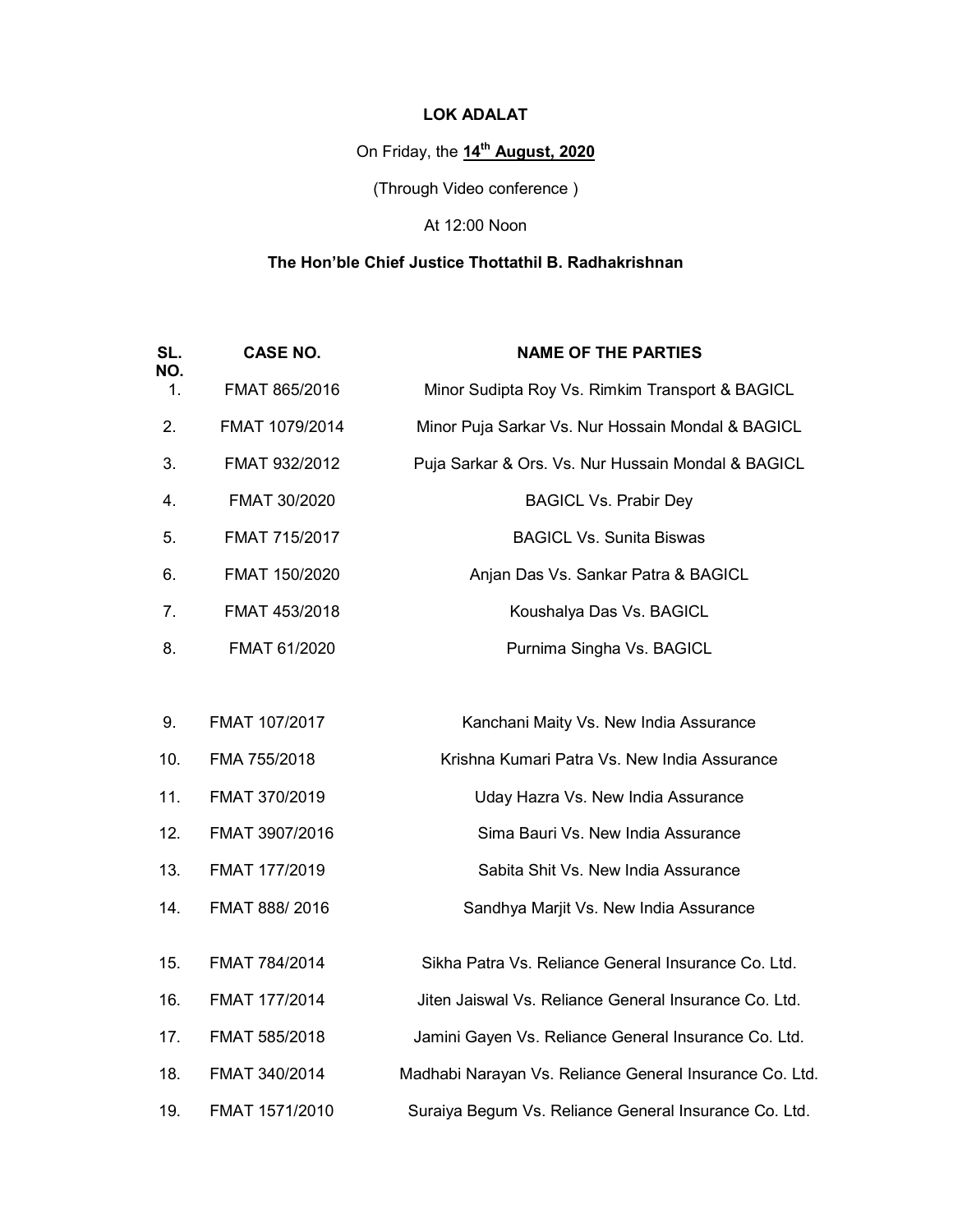| 20.        | FMAT 384/2016                                                      | Yachen Chetri Vs. Reliance General Insurance Co. Ltd.                                                            |
|------------|--------------------------------------------------------------------|------------------------------------------------------------------------------------------------------------------|
| 21.        | FMAT 558/2012                                                      | Sunil Hembrom Vs. Reliance General Insurance Co. Ltd.                                                            |
| 22.        | FMAT 353/2014                                                      | Atikur Rahaman Vs. Reliance General Insurance Co. Ltd.                                                           |
| 23.        | FMAT 471/2013                                                      | Monoranjan Sarkar Vs. Reliance General Insurance Co. Ltd.                                                        |
| 24.        | FMA 482/2014                                                       | Malati Devi Shaw Vs. Reliance General Insurance Co. Ltd.                                                         |
| 25.<br>26. | FMAT 1146/2018<br>FMAT 420/2016                                    | Reliance General Insurance Co. Ltd. Vs. Amirul Molla<br>Reliance General Insurance Co. Ltd. Vs. Pulak Kamu Maity |
| 27.        | FMAT 94/2019                                                       | Reliance General Insurance Co. Ltd. Vs. Arati Guchait                                                            |
| 28.        | FMAT 477/2015                                                      | Reliance General Insurance Co. Ltd. Vs. Goutam Pradhan                                                           |
| 29.        | FMAT 1312/2012                                                     | Reliance General Insurance Co. Ltd. Vs. Kalpana Rani                                                             |
| 30.        | FMA 2127/2013                                                      | Reliance General Insurance Co. Ltd. Vs. Joygun Bewa                                                              |
| 31.        | FMA 1127/2013                                                      | Reliance General Insurance Co. Ltd. Vs. Bidyabati Kar                                                            |
| 32.<br>33. | FMAT 1042/2010<br>FMA 170/2011<br>FMAT 19/2015 with<br>COP 26/2015 | Chandana Das Vs. ICICI Lombard GIC. Ltd.<br>ICICI Lombard GIC. Ltd. Vs. Sujit Kumar Biswas                       |
| 34.        | FMAT 607/2019                                                      | National Insurance Co. Ltd. Vs. Sri Gourab Bhattacharyya                                                         |
| 35.        | FMAT 274/2018                                                      | National Insurance Co. Ltd. Vs. Kalpana (Sikdar) Sarkar                                                          |
| 36.        | FMAT 1319/2019                                                     | National Insurance Co. Ltd. Vs. Bimala Dolai                                                                     |
| 37.        | FMAT 60/2020                                                       | National Insurance Co. Ltd. Vs. Pramila Dey                                                                      |
| 38.        | FMA 2214/2015                                                      | National Insurance Co. Ltd. Vs. Saifuddin Sekh                                                                   |
| 39.        | FMA 2236/2015                                                      | National Insurance Co. Ltd. Vs. Sekh Mortaz Ali                                                                  |
| 40.<br>41. | FMAT 1178/2017<br>FMAT 297/2017                                    | National Insurance Co. Ltd. Vs. Smt. Mallika Jana<br>National Insurance Co. Ltd. Vs. Sanjoy Mondal               |
| 42.        | FMAT 296/2017                                                      | National Insurance Co. Ltd. Vs. Ananta Bar                                                                       |
| 43.<br>44. | FMAT 4469/2006<br>FMAT 303/2012                                    | National Insurance Co. Ltd. Vs. Asha Das<br>National Insurance Co. Ltd. Vs. Ram Krishna Netia                    |
| 45.        | FMA 4455/2016                                                      | National Insurance Co. Ltd. Vs. Shymali Roy                                                                      |
| 46.        | FMAT 771/2015                                                      | National Insurance Co. Ltd. Vs. Nitai Sarkar                                                                     |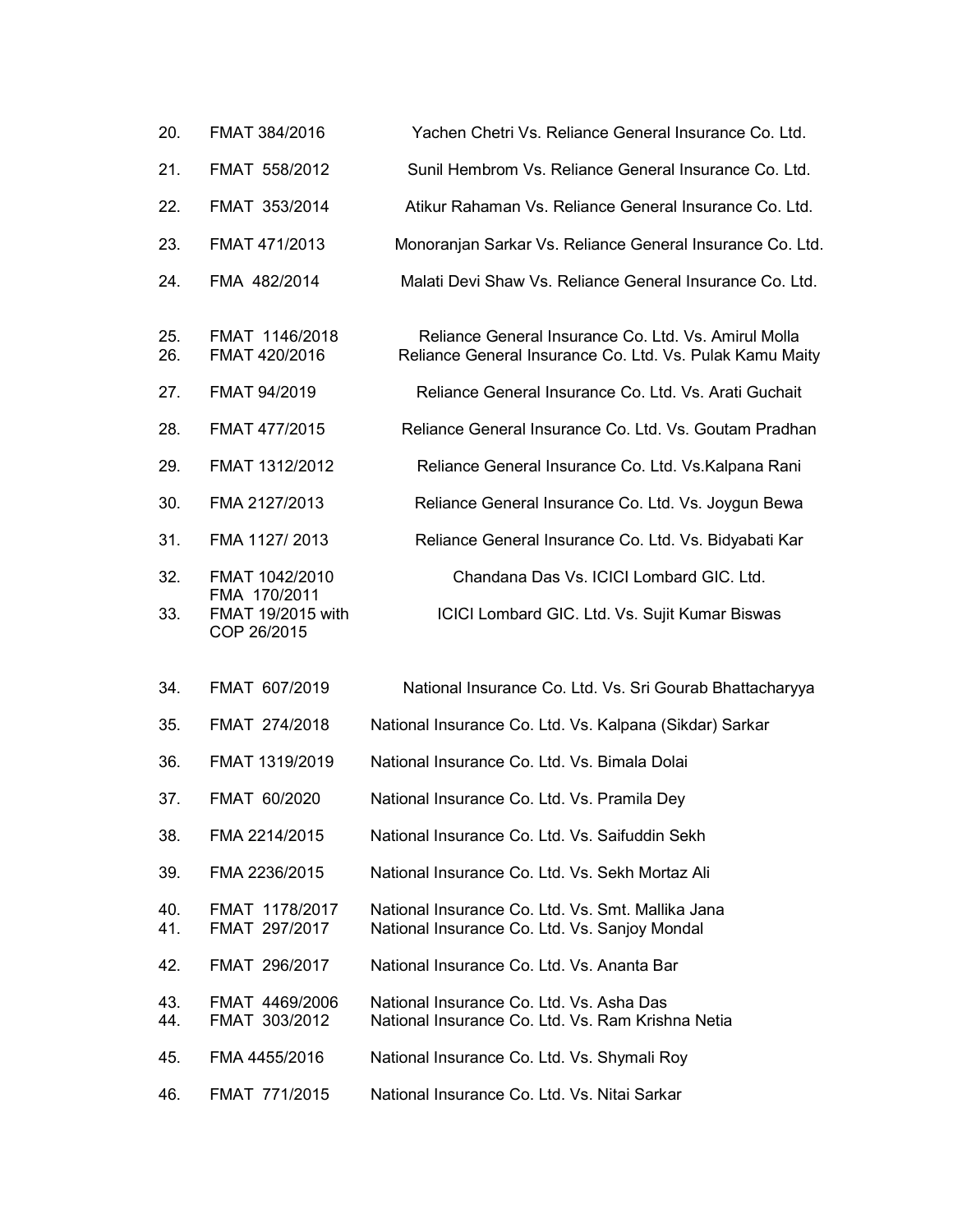| 47. | FMAT 885/2016  | National Insurance Co. Ltd. Vs. Siddique Hossain                             |
|-----|----------------|------------------------------------------------------------------------------|
| 48. | FMAT 223/2017  | National Insurance Co. Ltd. Vs. Chinu Chowdhury                              |
| 49. | FMAT 249/2017  | National Insurance Co. Ltd. Vs. Kadar Ali Mondal                             |
| 50. | FMAT 607/2019  | National Insurance Co. Ltd. Vs. Bijola Adhikari                              |
| 51. | FMAT 63/2004   | National Insurance Co. Ltd. Vs. Bibekananda Mondal                           |
| 52. | FMAT 112/2015  | National Insurance Co. Ltd. Vs. Suchitra Parichha                            |
| 53. | FMAT 717/2014  | National Insurance Co. Ltd. Vs. Nidhi Jain                                   |
| 54. | FMAT 34/2020   | Madan Mohan Das & Ors. Vs. Future General India Insurance Co.<br>Ltd. & Anr. |
| 55. | FMA 2031/18    | Magma HDI General Insurance Co. Ltd. Vs. Fulmani Barik & Anr.                |
| 56. | FMAT 585/2018  | Reliance General Insurance Co. Ltd. Vs. Jamini Kanta Gayen &<br>Ors.         |
| 57. | FMAT 724/2014  | SBI General Insurance Co. Ltd. Vs. Pratima Sarkar & Ors.                     |
| 58. | FMAT 739/2014  | SBI General Insurance Co. Ltd. Vs. Anita Munda & Ors.                        |
| 59. | FMAT 1020/2016 | Magma HDI General Insurance Co. Ltd. Vs. Shyamali Biswas                     |
| 60. | FMAT 729/2011  | TATA AIG Vs. Tapas Saha                                                      |
| 61. | FMA 1830/2018  | TATA AIG Vs. Raj Kumar Ghosh                                                 |
| 62. | FMAT 453/2018  | Kaushalaya Das Vs. Magma HDI                                                 |
| 63. | FMA 972/2012   | Anima Manna Vs. United India Insurance Co. Ltd.                              |
| 64. | FMAT 1161/2019 | Durga Rani Bag Vs. United India Insurance Co. Ltd.                           |
| 65. | FMAT 53/2020   | Sudha Devi Vs. United India Insurance Co. Ltd.                               |
| 66. | FMAT 101/2019  | Oriental Insurance Co. Ltd. Vs. Sarifuddin Ahmed                             |
| 67. | FMA 1229/12    | Bajaz Allianz Vs. Sambhunath Chakraborty                                     |
|     |                |                                                                              |

## Pension & Gratuity Matters.

68. W.P. No- 4551 (W) of 2020. Manju Maiti Vs State of W.B & ors

69. W.P. No- 4566 (W) of 2020. Prantik Hazra & Anr. Vs State of W.B.& Ors.

70. W.P. No- 3327 (W) of 2020. Chhaya Ghosh. Vs State of W.B. & ors

71. W.P. No- 3326 (W) of 2020. Tripti Ghosh.Vs State of W.B.& Ors.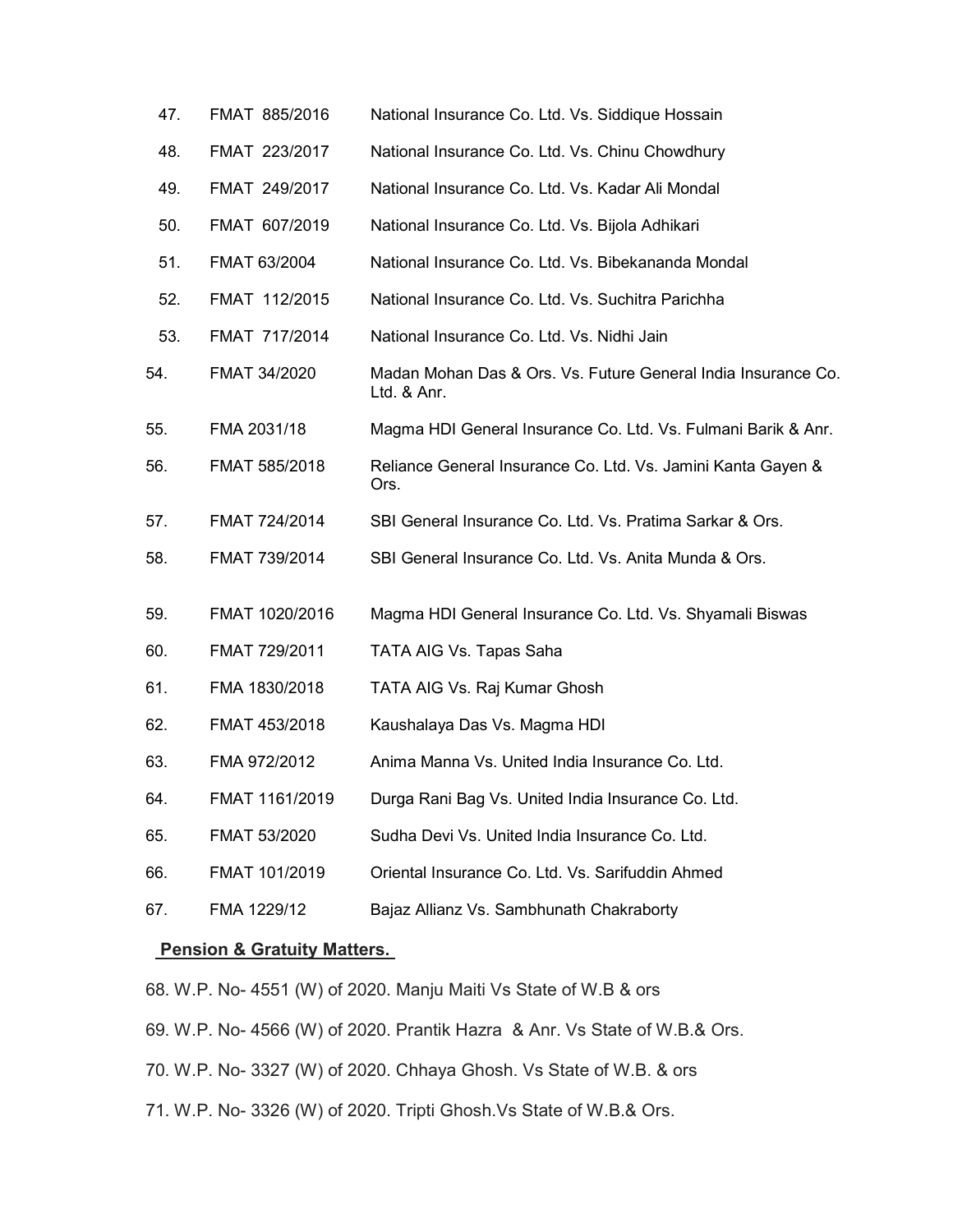72. W.P. No- 4527 (W) of 2020. Manoranjan Dhali Vs State of W.B.& Ors. 73. W.P. No- 4530 (W) of 2020. Rajia Mallick Vs State of W.B.& Ors.

74. W.P. No- 4526 (W) of 2020. Chaitali Bhattacharya Vs State of W.B.& Ors.

75. W.P. No- 4467 (W) of 2020. Anjana Paul & ors Vs State of W.B.& Ors.

76. W.P. No- 4474 (W) of 2020. Sudhangshu Sekhar Nandi Vs State of W.B.& Ors.

77. W.P. No- 4445 (W) of 2020. Sujata Bera Vs State of W.B.& Ors.

78. W.P. No- 3313 (W) of 2020. Samares Chandra Mukhopadhaya Vs State of W.B.& Ors.

79. W.P. No- 3312 (W) of 2020. Ashutosh Samajpati Vs State of W.B.& Ors.

80. W.P. No- 3306 (W) of 2020. Gobinda Chandra Mondal Vs State of W.B.& Ors.

81. W.P. No- 3305 (W) of 2020. Manik Chandra Pal Vs State of W.B.& Ors.

82. W.P. No- 3304 (W) of 2020. Nupur Ghosh Vs State of W.B.& Ors.

83. W.P. No- 17649 (W) of 2017. Tulshi Murmu Vs State of W.B.& Ors.

84. W.P. No- 12304 (W) of 2017. Rangin Das Ray Vs State of W.B.& Ors.

85. W.P. No- 6056 (W) of 2012. Basu Deb Roy Vs State of W.B.& Ors.

86. W.P. No- 15912 (W) of 2019. Victor Barla Vs State of W.B.& Ors.

87. W.P. No- 15916 (W) of 2019. Atul Kumar Singh Vs State of W.B.& Ors.

88. W.P. No- 4571 (W) of 2020 Bhupati Bhusan Bahadur Vs State of W.B.& Ors.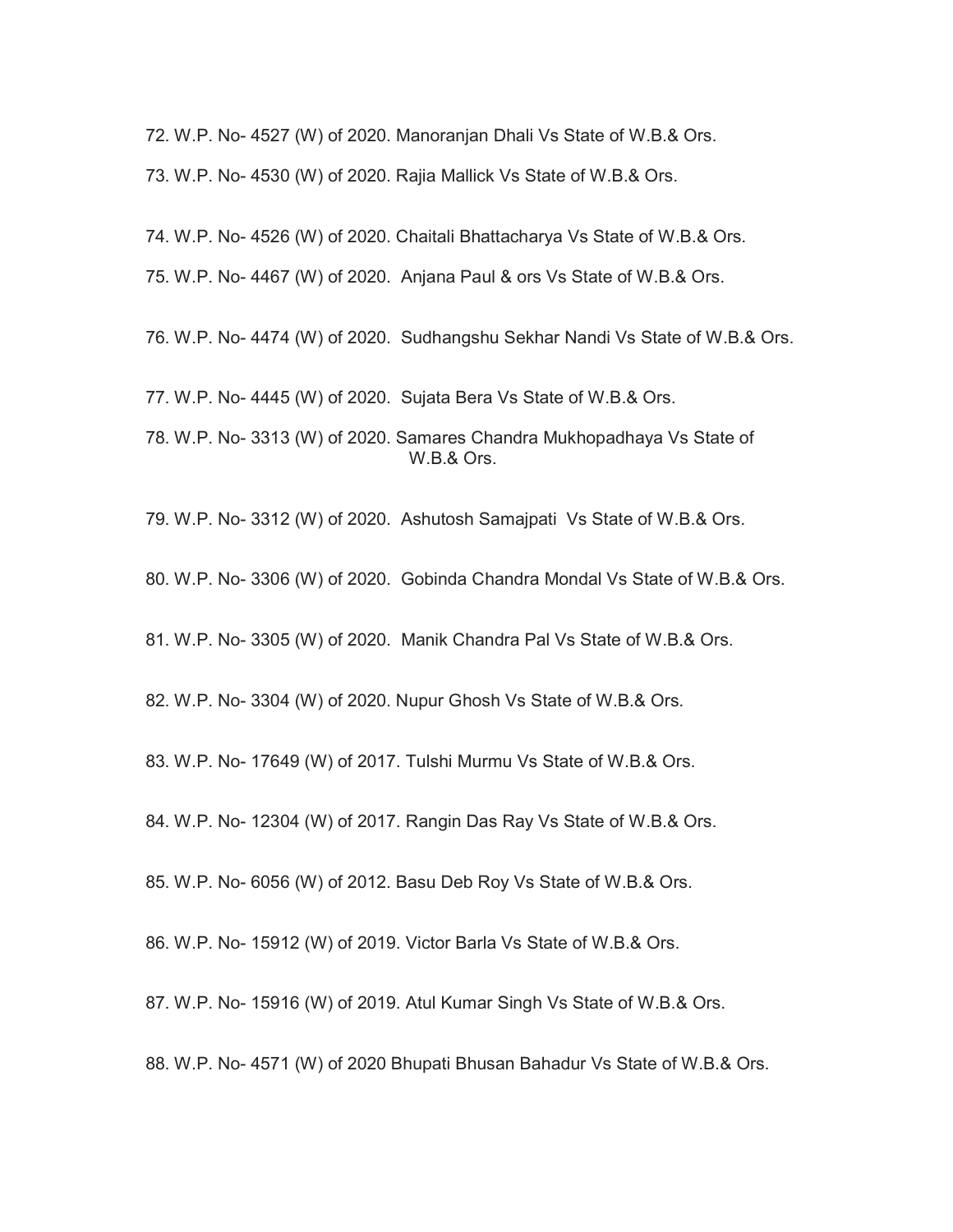89. W.P. No- 8742 (W) of 2019. Manju Joardar Vs State of W.B.& Ors.

90. W.P. No- 4993 (W) of 2019. Kaibharani Roy Vs State of W.B.& Ors.

91. W.P. No- 8419 (W) of 2019. Dwijendra Nath Chakdar Vs State of W.B.& Ors.

92. W.P. No- 3798 (W) of 2018. Sumanta Kumar Biswas Vs State of W.B.& Ors.

93. W.P. No- 2156 (W) of 2018. Jyotirmoyee Misra Vs State of W.B.& Ors.

94. W.P. No- 517 (W) of 2018. Sona Saha Roy Vs State of W.B.& Ors.

95. W.P. No- 22691 (W) of 2018. Jharna Jana Vs State of W.B.& Ors.

96. W.P. No- 24038 (W) of 2018. Anwar Ali Molla Vs State of W.B.& Ors.

97. W.P. No- 30601 (W) of 2017. Gour Gopal Mondal Vs State of W.B.& Ors.

98. W.P. No- 29983 (W) of 2017 . Smt Mandira Roy Vs State of W.B.& Ors.

99. W.P. No- 27638 (W) of 2017. Manik Lal Das Vs State of W.B.& Ors.

100. W.P. No- 7288 (W) of 2017. Jugal Pada Khan Vs State of W.B.& Ors.

101. W.P. No- 30618 (W) of 2017. Sarbeswar Jana Vs State of W.B.& Ors.

102. W.P. No- 762 (W) of 2018. Anima Majumdar Vs State of W.B.& Ors.

103. W.P. No- 23056 (W) of 2017. Nitai Chandra Satra & Anr Vs State of W.B.& Ors.

104. W.P. No- 20891 (W) of 2017. Sukanto Chakraborty & ors Vs State of W.B.& **Canadian Contract Contract Ors.** 

105. W.P. No- 30248 (W) of 2017. Smt Mandira Roy Vs State of W.B.& Ors.

106. W.P. No- 12355 (W) of 2017. Sk. Abu Taher Vs State of W.B.& Ors.

107. W.P. No- 24860 (W) of 2017. Chintamani Jana Vs State of W.B.& Ors.

108. W.P. No- 23777(W) of 2017. Bijali Bala Karan Vs State of W.B.& Ors.

109. W.P. No- 25076 (W) of 2017. Jyotsna Bera Vs State of W.B.& Ors.